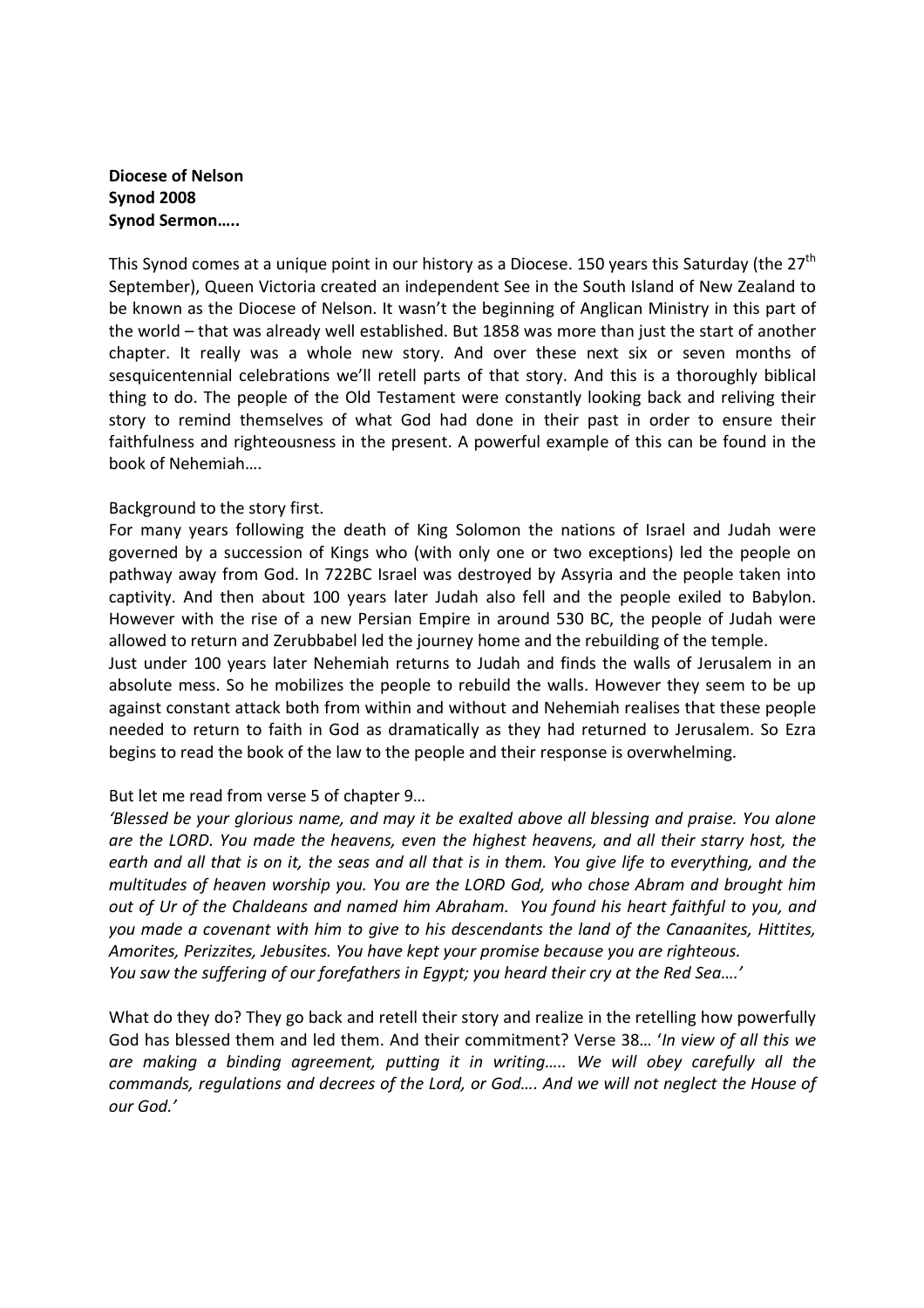So, firstly, it so important to look back and retell our story - to ensure that our foundations are firmly established on the God who has poured out so many blessings here in this place. And then we've got to do what the people of Judah did; make a commitment to do something about it. These 150th celebrations will mean nothing at all if they don't lead us into some sort of commitment as a Diocese, as a Synod.

The philosopher George Santayana once said that 'those who can't remember the past are condemned to repeat it….'

## Secondly, we look back in order to keep ourselves in perspective!

There are some wonderful stories in the history of our Diocese – stories of the characters who planned and planted and nurtured the church through these 150 years. People like Bishop Suter, the second Bishop of Nelson who really provided the vision and the ….. Although he had a very powerful impact upon the city and the Diocese he was a deeply humble man. He wrote the following in his diary in 1865:

This evening, about 8.30 pm I had a letter from the Bishop of London offering to nominate me for the Bishopric of Nelson, New Zealand. How unworthy I am of this honour, and how unfit in so many ways, how far below the mark! O Lord fit me for this post, let me humble myself for it; the future is with Thee, and yet it will be no dreaming or deluding myself to prepare for it.'

He arrived in New Zealand in 1867 and within a month made his first trip to the West Coast, visiting Westport. He got there by travelling across to Reefton, then to Inaungahua and then down the Buller by boat! He celebrated his first service there in Tremble's pub. And we think Fresh Expressions is something new! He returned to Westport again in 1872, this time walking overland. He loved the Coast and was instrumental in starting the parish in Westport and finding their first Vicar. His successor, Bishop Mules retraced his footsteps, but then continued up to Karamea following the coastline – at times jumping from boulder to boulder.

There are many references to their ministries within the Diocesan archives. But what about the hundreds of men and women; lay and ordained who committed their lives to building God's church here in Nelson, on the Coast, in Waimea, Golden Bay, in Marlborough and whose names are known only to God.

A walk through our history reminds us again just how frail we really are. It doesn't matter how many possessions or how much knowledge we have accumulated; how important we are – or what titles we carry. Most of us end us the same way – dead. The mortality rate still stands around 100%

To walk through our history is sobering and humbling as we become aware of where we fit into God's plan of things. We are only here for a fleeting time. So what are we going to do with that time?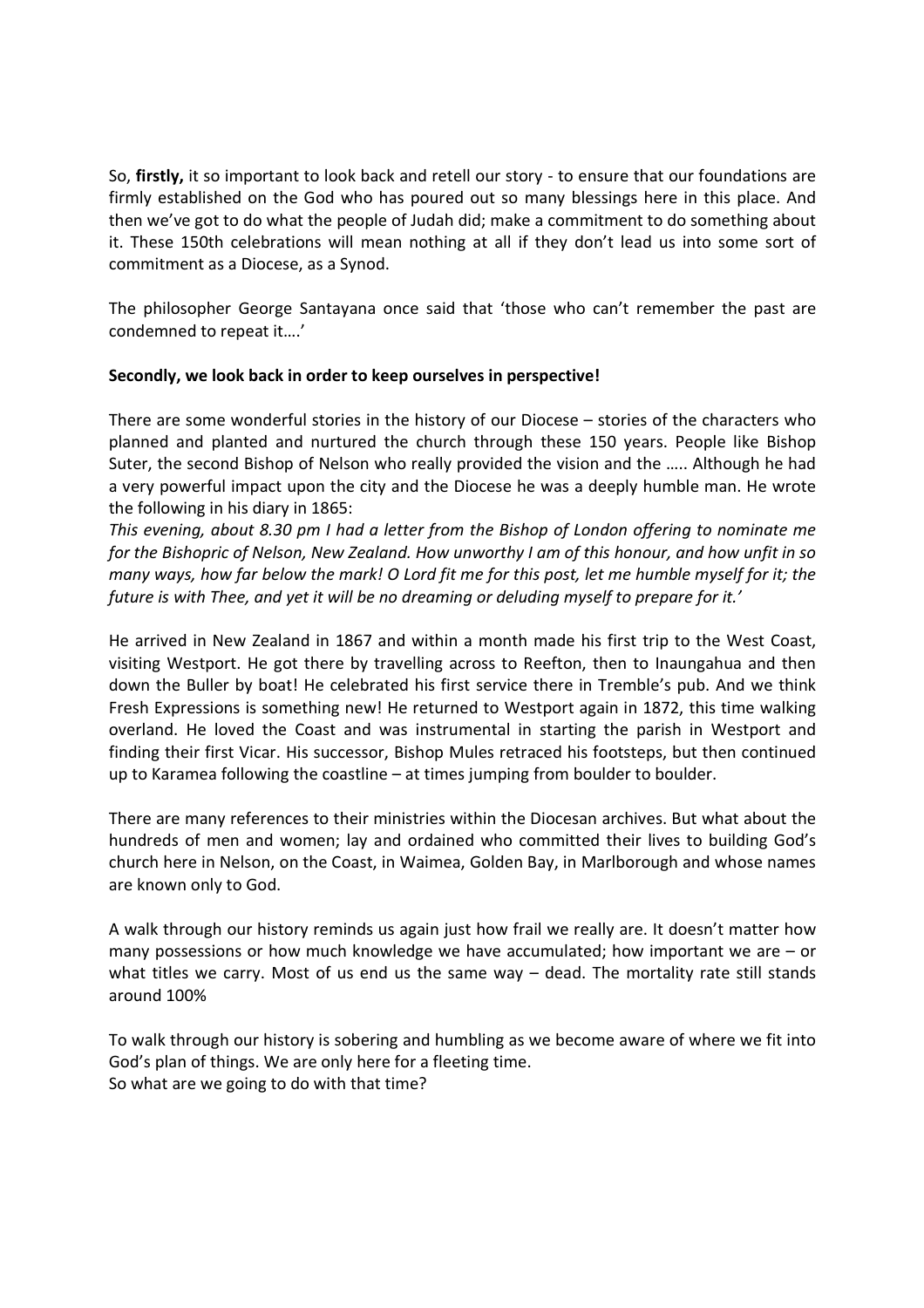Thirdly, (and this is linked to the last one) we look back to be inspired and encouraged by the lives of all the saints who have been part of the life of this Diocese over 150 years.

The whole of the  $11<sup>th</sup>$  chapter of Hebrews does exactly this as the writer takes us on a guided tour through some of the great characters of faith: Abel, Enoch, Noah, Abraham, Jacob, etc – an absolute roll call of sainthood. Yet they were not perfect. They were ordinary human men and women who were called by God to do some extraordinary. And they responded by faith.

I have particularly focused a lot of attention on a guy called Edmund Hobhouse - a priest in the Diocese of Oxford who, in 1858, was invited by Queen Victoria to become the first Bishop of Nelson. Bishop Hobhouse and his wife Mary arrived here early in 1859 and he was installed as Bishop on April  $28<sup>th</sup>$  of that same year. They were a devoted couple and had two sons within a short time after their arrival here. But Hobhouse found the ministry pretty tough. 1863 was a particularly tough year. Many of his motives were questioned in the local newspapers – and in synod. There were misunderstandings over the sum of 1000 pounds which had been promised by Bishop Selwyn to get things up and running. An allegation of wrong-doing against one of his clergy ended up in the courts and his passion for the biblical truth regarding the sanctity of marriage provoked real opposition. Two men insisted on talking all the way through his prayers in the Cathedral and they then walked out when he began to preach. The headaches that plagued him when he was a student returned with a vengeance and their son Walter became very ill.

It was all too much. So in 1864, Hobhouse advised his tiny Synod that he was retiring as Bishop and he moved out to Brightwater to live and minister as a simple parish priest. He had only been there for two months when Mary gave birth to a still-born child and died herself, two days later. Newspaper coverage of her death describes the Bishop standing at her grave holding the hand of his four-year old son. Hobhouse was shattered. Mary was the most beautiful woman full of joy and of love. He described her as his 'prayer partner.'

But he stayed on for another two years ministering out of this vicarage before finally returning to England in 1866. Can I read one paragraph from our Diocesan history?

'During the time that intervened before the Bishop left for England in 1866, many of those whose actions had aggravated his difficulties came to regret what they had done, and his departure took place amongst universal sorrow. People came to realize the loftiness of his aims, the self-denying simplicity of his life, and his deep religious earnestness. The people of Nelson have reason to rise up and call him blessed for the generosity of his many gifts and the tradition of self-denying service he gave to the Diocese. In Edmund Hobhouse the foundations of the Diocese were well and truly laid.'

There is so much more of his story that could be told but, as the  $10^{th}$  Bishop of Nelson I feel totally inadequate to walk in these footsteps. But these are the saints who have been part of this Diocese. The writer of Hebrews puts it this way:

'Therefore, since we are surrounded by such a great cloud of witnesses, let us throw off everything that hinders and the sin that so easily entangles, and let us run with perseverance the race marked out for us.' (Hebrews 12:1)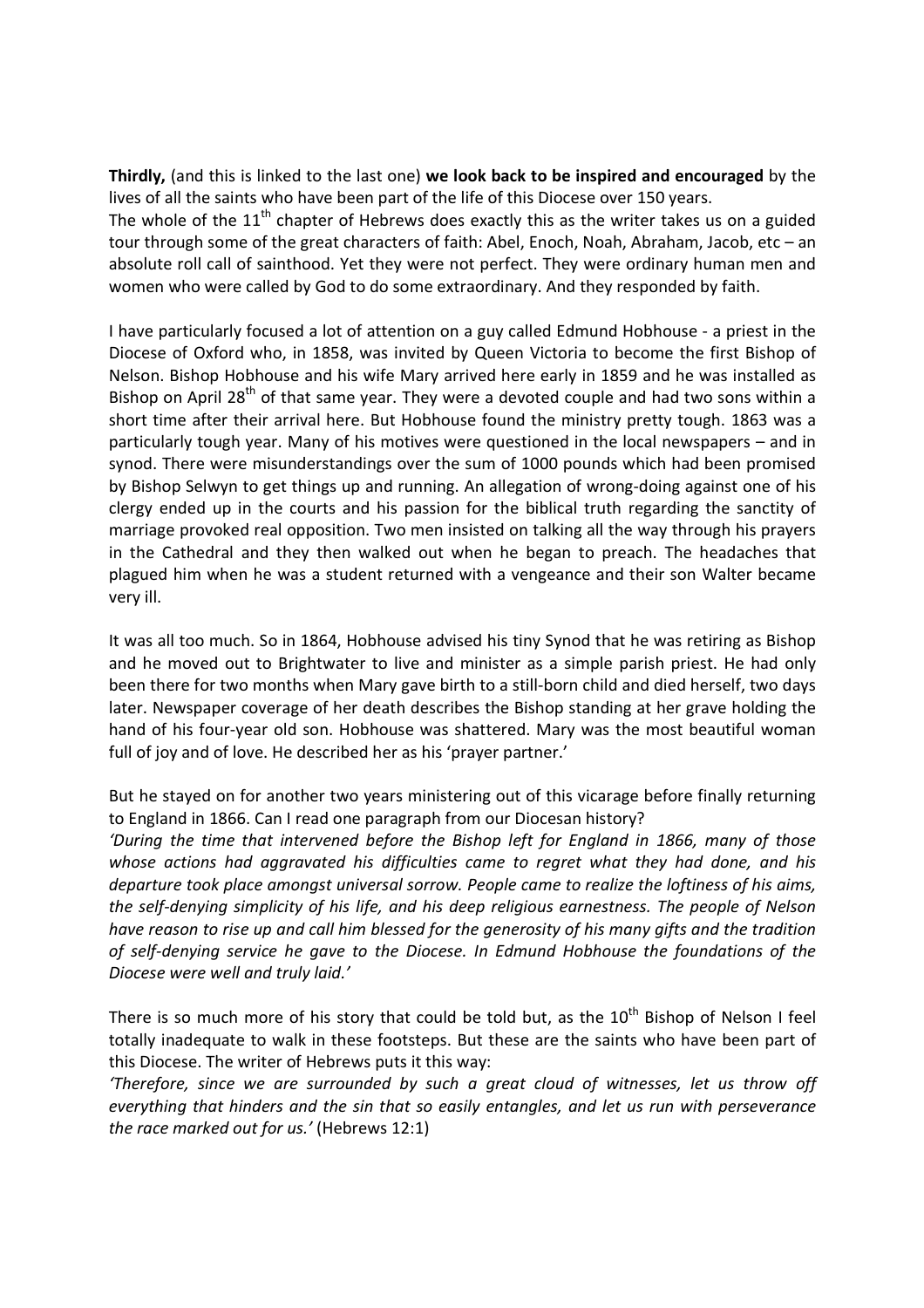## So….

What we are going to be doing over the next few months is very good. It is not just a little nostalgia trip. We look back to ensure our foundations are strong and secure in the God who has blessed this Diocese in so many ways. We look back to keep ourselves in perspective – in the light of God's eternity. And we look back in order to be inspired and encouraged by the saints who have gone before us.

But I can't finish there, because the Bible doesn't. While we are commended in scripture to remember, almost the whole focus of the New Testament is looking forward to what God has still to do. In fact Jesus seems, at one point, to be almost critical of those who are stuck in the past.

Luke, chapter 9: 'He said to another man, "Follow me."

But the man replied, "Lord, first let me go and bury my father."

Jesus said to him, "Let the dead bury their own dead, but you go and proclaim the kingdom of God."

 Still another said, "I will follow you, Lord; but first let me go back and say good-by to my family."

 Jesus replied, "No one who puts his hand to the plough and looks back is fit for service in the kingdom of God."

We are told to look ahead to a new heaven and a new earth. We wait for the return of Christ. We work so that the good news is spread to the whole earth. The pages of Paul's letters talk about us becoming, growing, advancing, going. Are those words that could be used to describe this Diocese? Or are we kind of treading where we've always trod?

There are some huge challenges facing Christianity in the West and this is not the time to be treading water. If we are committed to being a missional church, we must begin to seriously look for new ways to reach out with God's grace and God's truth into our local communities. We must begin to explore new ways of being 'church' in order to be more effective in the mission to which we have been called.

A church that is dead is one that is stuck in the past remembering the good times and yearns for things to be the way they were. A church that is alive and vital is one that embraces the past but looks ahead with enthusiasm knowing that, in Christ, the best is yet to be….

But this is all part of my charge tomorrow. Let me just finish by reading a paragraph from the September copy of the Witness – from 1939. It was written by a minister of the congregational church who had been an observer at our Diocesan Synod.

'Frankly, it is not often that one attends a Synod or an assembly of any description in anticipation of something like revival, yet there was more evidence of true revival and an outpouring of God's Spirit in Synod than a dozen evangelistic campaigns I have been in. There is not the slightest doubt that as men spoke of the forthcoming mission in the Diocese and the